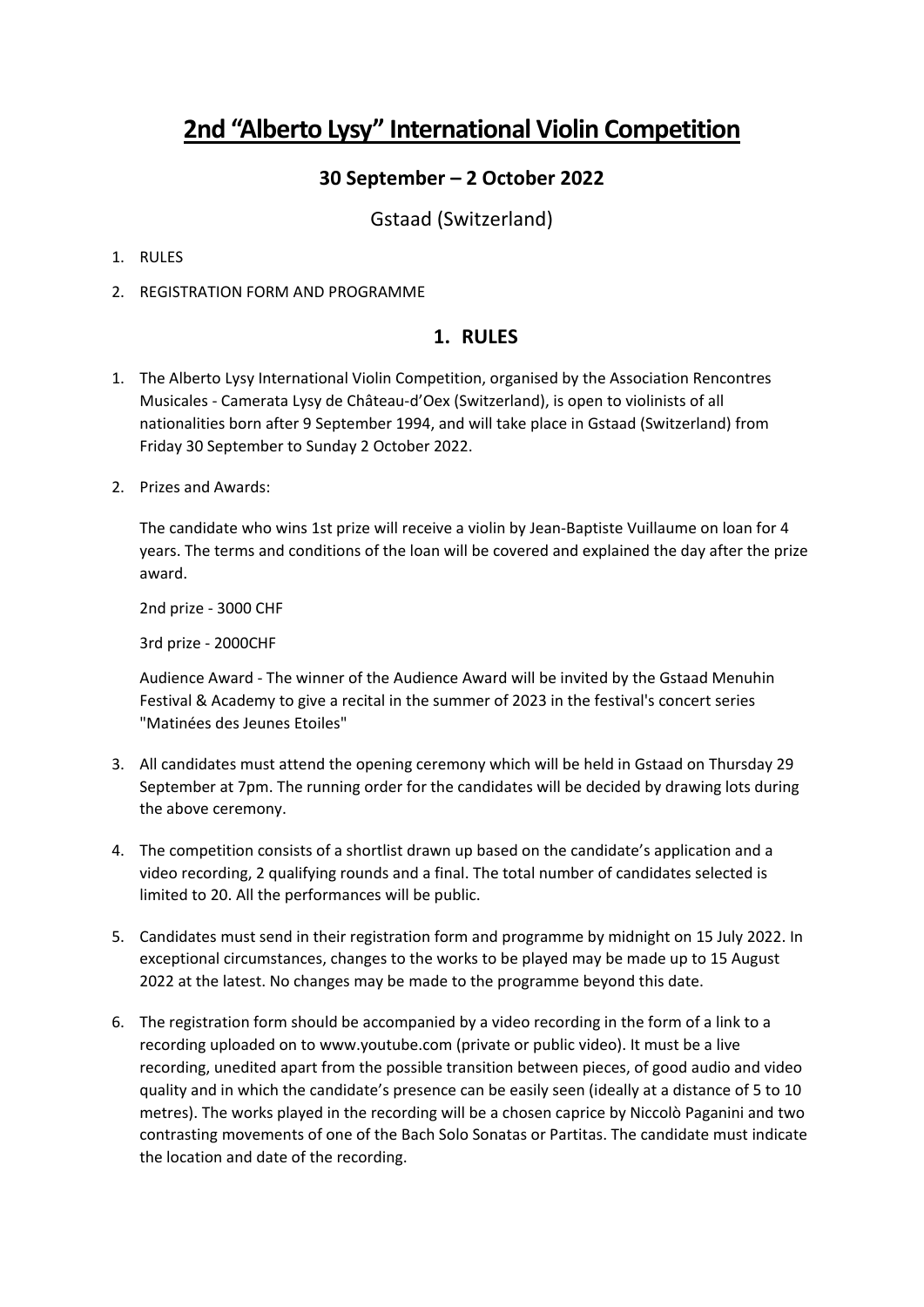- 7. Candidates may be accompanied by their own personal pianist as long as they cover the related costs. Concerning the accompaniment offered by the Competition organisers, each candidate is allocated a rehearsal with his/her designated accompanist.
- 8. The performances will be from memory, apart from the works of Schubert and Beethoven in the second qualifying round. Each work may only be played once.
- 9. The Competition's qualifying rounds and the final concert may be photographed and recorded partially or in their entirety and circulated live or pre-recorded via the media chosen by the organiser (internet, radio, television, written press, etc.) without any form of financial compensation for the candidate.
- 10. The jury's decisions are final. The jury is not bound to award the prize. The jury reserves the right to terminate a candidate's performance if it considers it necessary.
- 11. A registration fee of 150 CHF (excluding bank charges and non-refundable) must be paid on registration. The bank transfer must be identified in the competitor's name and sent to the following account:

| <b>Beneficiary:</b>   | Association Rencontres Musicales Camerata Lysy                     |
|-----------------------|--------------------------------------------------------------------|
| <b>Domiciliation:</b> | Association Rencontres Musicales Camerata Lysy, 1660 Château-d'Oex |
| IBAN:                 | CH70 0076 7000 A544 7401 0                                         |
| <b>BIC/SWIFT:</b>     | BCVLCH2LXXX                                                        |

- 12. Candidates must register online on www.albertolysy.org and send the following documents by email before 15 July 2022 to competition@albertolysy.org:
	- o The registration form duly filled in and signed.
	- o A curriculum vitae.
	- o A link to a high-quality, unedited video recording cf. point 6 of the rules.
	- o The chosen repertoire duly checked or underlined.
	- o A recent photo.
	- $\circ$  A copy of valid proof of identity.
	- o Proof that the registration fee has been transferred.
- 13. Applications will be examined by the Competition's artistic committee. Incomplete applications will not be considered. Registration will not be effective until they are confirmed by the Competition organisers on 20 August 2022.
- 14. The organiser reserves the right to amend and supplement these rules without prior notice.
- 15. By signing the registration form, the candidate demonstrates his/her acceptance of all the terms and conditions of the rules.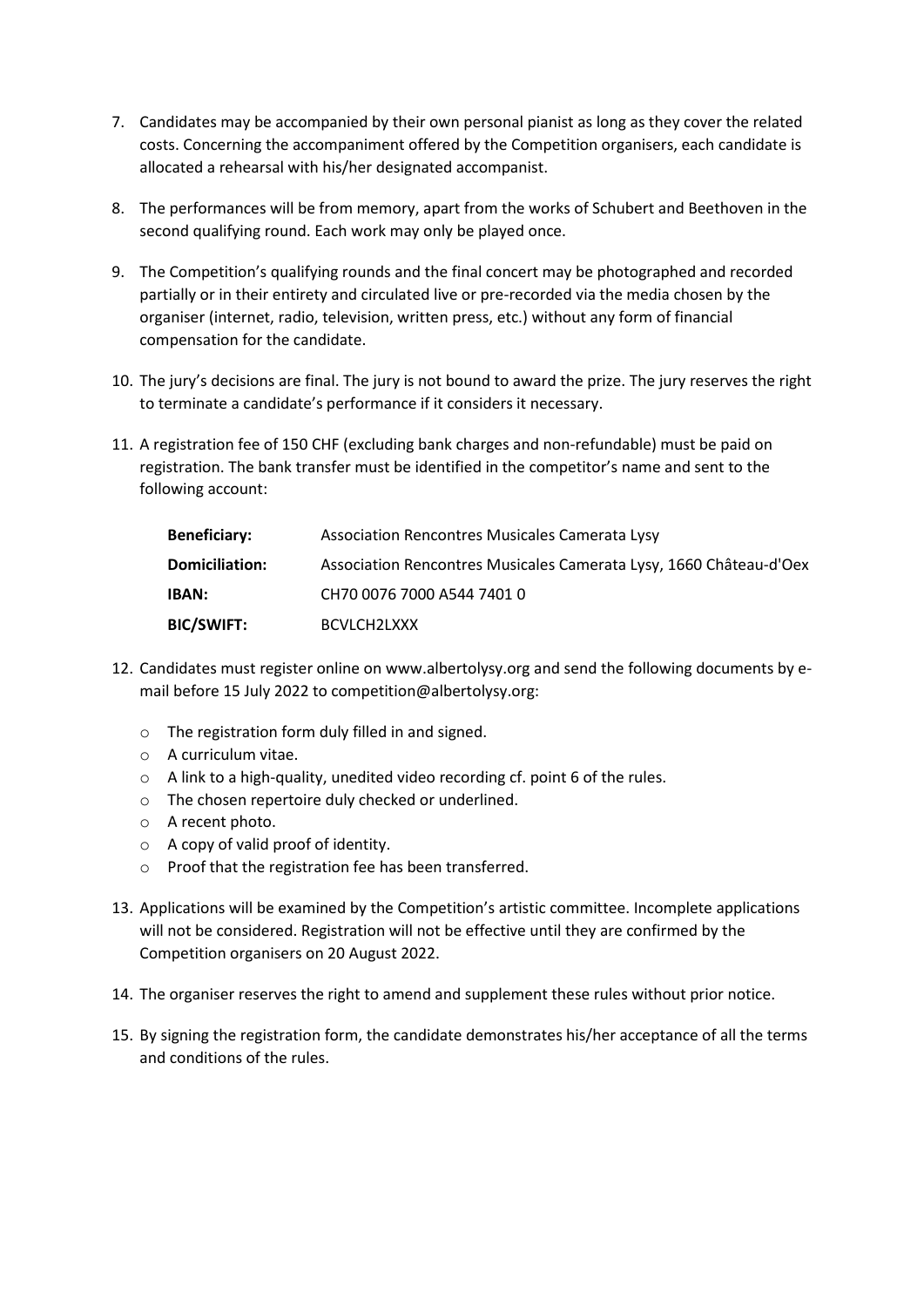## **2. REGISTRATION FORM**

|                 | Nationality: 1999                                                                                                      |
|-----------------|------------------------------------------------------------------------------------------------------------------------|
| <b>Address:</b> | <u> 1989 - Johann Barn, mars ann an t-Amhain ann an t-Amhain an t-Amhain an t-Amhain an t-Amhain an t-Amhain an t-</u> |
|                 |                                                                                                                        |
|                 |                                                                                                                        |
|                 |                                                                                                                        |
| <b>Mobile</b>   |                                                                                                                        |
|                 |                                                                                                                        |
|                 |                                                                                                                        |
|                 |                                                                                                                        |
|                 |                                                                                                                        |
| Signature:      |                                                                                                                        |

Click the signature area to load an existing image of your signature.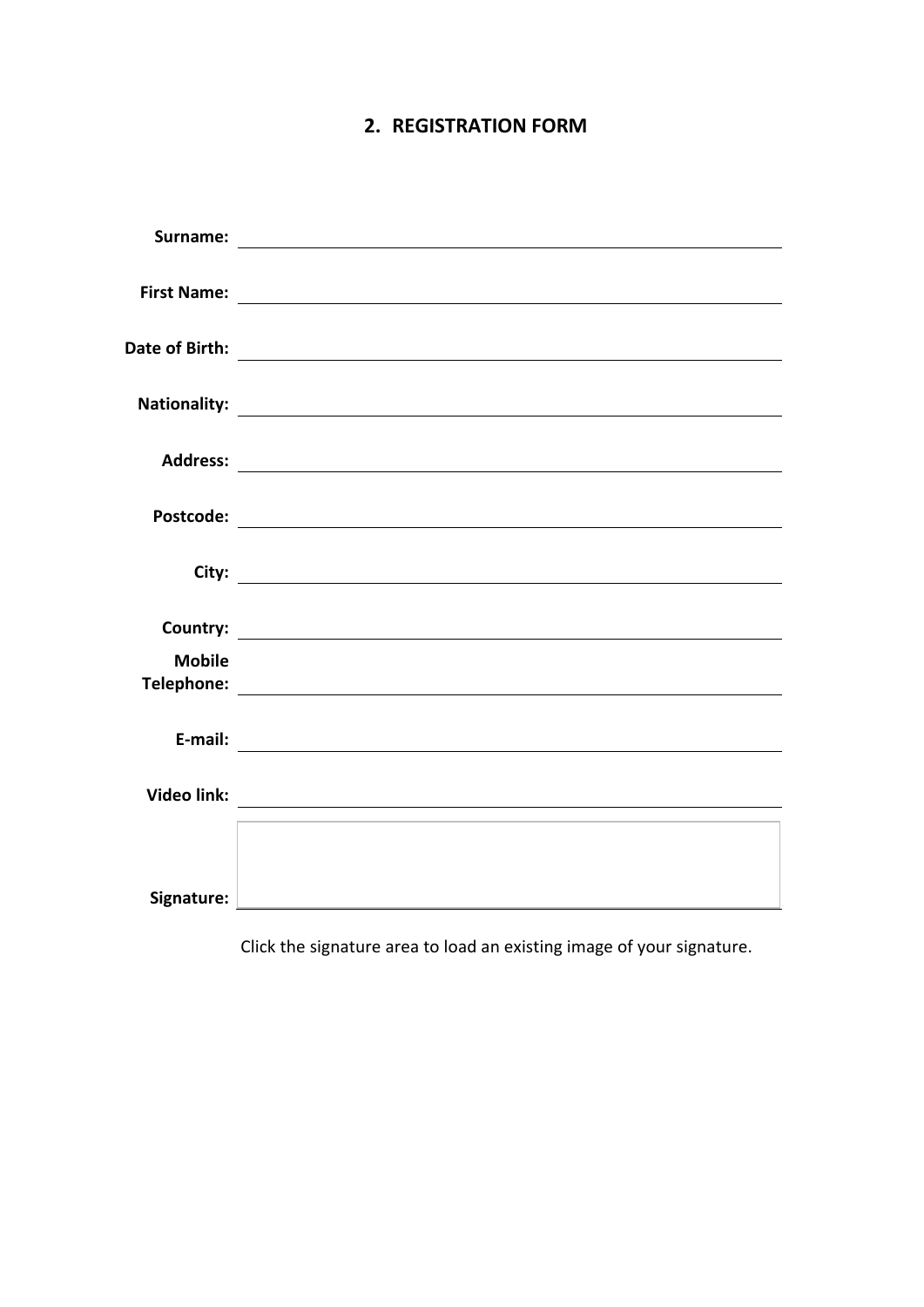# **Repertoire for the Competition's Qualifying Rounds**

*Please underline or select the checkbox for the works you have chosen*

# **First Qualifying Round**

A programme for solo violin lasting approximately 25 minutes comprising:

| 1 - J.S. Bach: a work for solo violin chosen from the following list:        |
|------------------------------------------------------------------------------|
| Sonata no. 1 in G minor BWV 1001 (Adagio & Fugue)                            |
| Partita no. 1 in B minor BWV 1002<br>(Allemande, Double, Courante, Double)   |
| Partita no. 1 in B minor BWV 1002 (Sarabande, Double, Bourrée, Double)       |
| Sonata no. 2 in A minor BWV 1003 (Grave & Fugue)                             |
| Partita no. 2 in D minor BWV 1004<br>(Allemande, Courante, Sarabande, Gigue) |
| Partita no. 2 in D minor BWV 1004 (Chaconne)                                 |
| Sonata no. 3 in C major BWV 1005 (Adagio & Fugue)                            |
| Partita no. 3 in E major BWV 1006                                            |
|                                                                              |

**AND**

2 - Ernest Bloch: Suite for solo violin no.1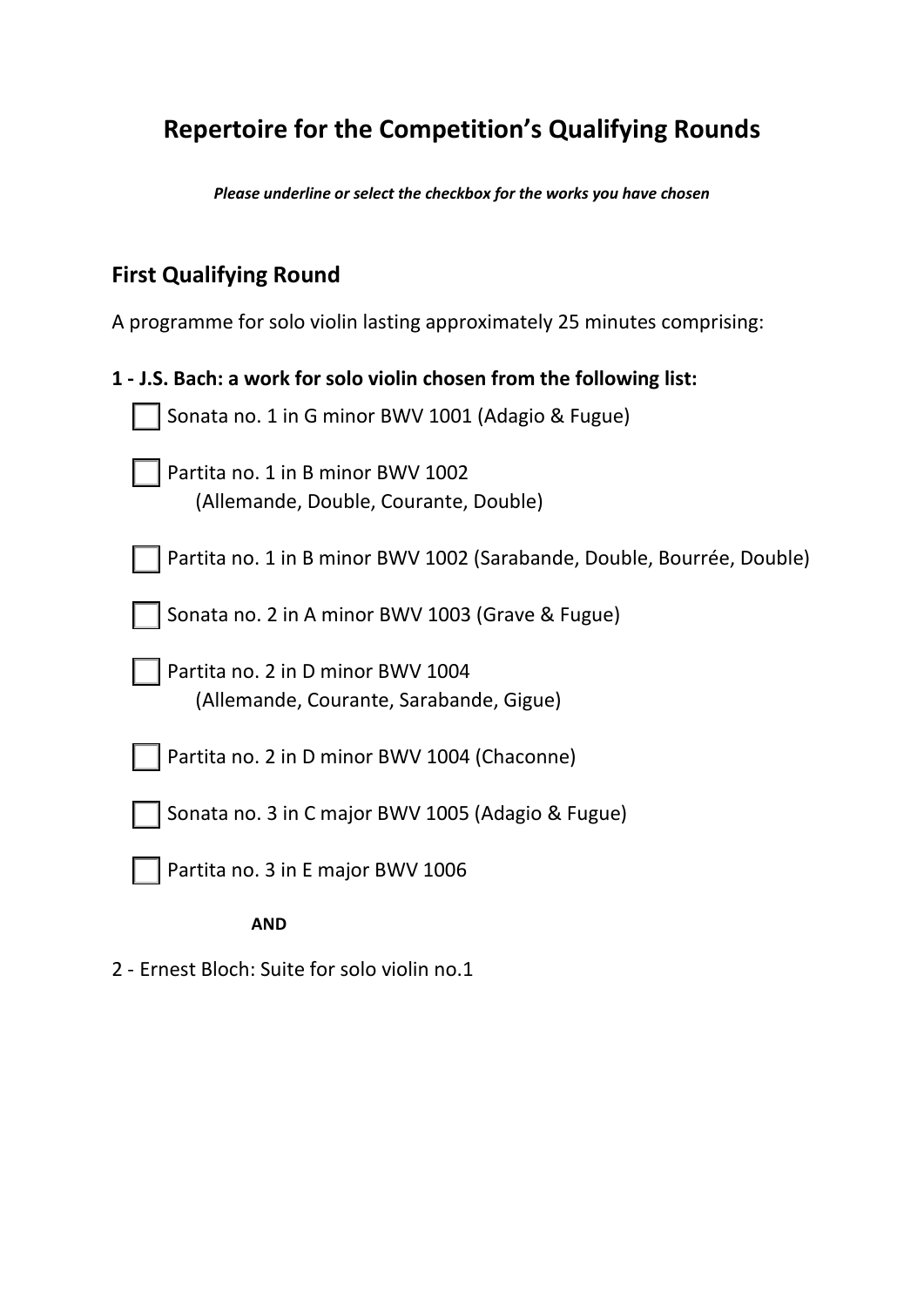# **Semi-Final**

Recital – Maximum duration 40 minutes:

## **1 - A sonata by F. Schubert or L. van Beethoven from among:**

L. van Beethoven - Sonata no.2, opus 12 no.2 in A major

L. van Beethoven - Sonata no.8, opus 30 no.3 in G major

Franz Schubert - Sonata in A major (D574)

□ Franz Schubert -Sonata in D major (D384)

Franz Schubert - Sonata in A minor (D385)

Franz Schubert -Sonata in G minor (D408)

### **AND**

## **2 - A virtuoso work from among:**

- $E.$  Ysaÿe one of the 6 sonatas for solo violin
- $\vert$  E. Ysaye Etude in the form of a waltz
- - C. Saint-Saëns Havanaise
	- C. Saint-Saëns Introduction and Rondo Capriccioso